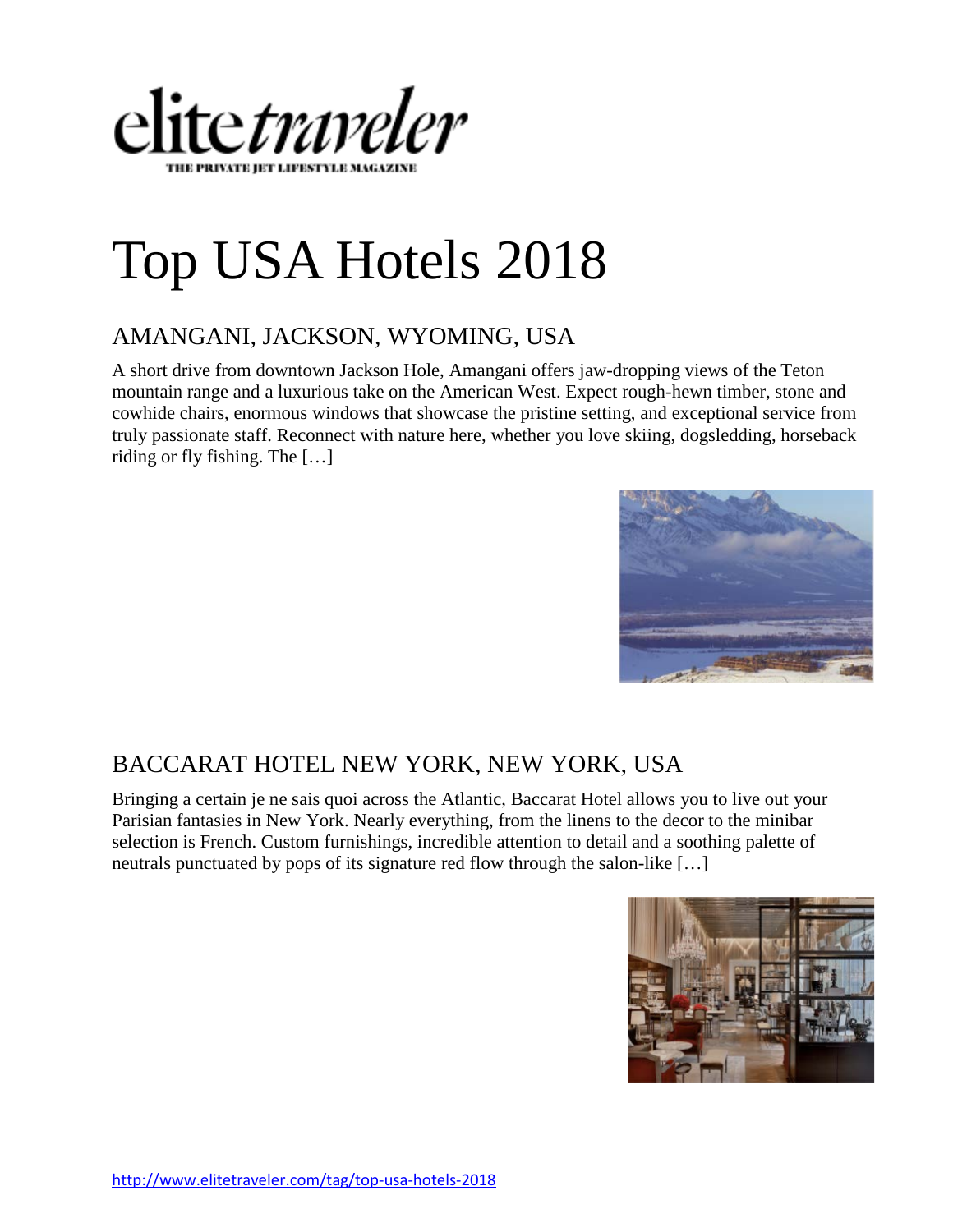### [BEVERLY WILSHIRE, BEVERLY HILLS \(A FOUR SEASONS](http://www.elitetraveler.com/top-100-hotels/beverly-wilshire-beverly-hills-four-seasons-hotel-beverly-hills-california-usa)  [HOTEL\), BEVERLY HILLS, CALIFORNIA, USA](http://www.elitetraveler.com/top-100-hotels/beverly-wilshire-beverly-hills-four-seasons-hotel-beverly-hills-california-usa)

What do Elvis Presley, Warren Beatty and Queen Elizabeth II have in common? All have stayed at the Beverly Wilshire. The hotel oozes Hollywood glamour from the second you enter the marbleadorned lobby. Steps from the Rodeo Drive stores, it's the perfect spot for an indulgent trip, and perhaps reenacting Pretty Woman, filmed in the penthouse. There's a world-class spa, […]



#### [BLACKBERRY FARM WALLAND, TENNESSEE, USA](http://www.elitetraveler.com/top-100-hotels/blackberry-farm-walland-tennessee-usa)

Refined Southern hospitality and a gracious sense of place make Blackberry Farm one of the most beloved hotels in the US, with a well-earned spot on any gourmand's bucket list. Driven by a farmto-table ethos and set on 4,200 sprawling acres in the Smoky Mountains, the resort is a magical escape where a morning of horseback riding can turn into […]



#### [FOUR SEASONS HOTEL NEW YORK, NEW YORK, USA](http://www.elitetraveler.com/top-100-hotels/four-seasons-hotel-new-york-new-york-usa)

Fresh from a \$120m renovation, Four Seasons Hotel New York further cements its status as one of the world's most incredible hotels. Located on Billionaire's Row, the modern-deco landmark has not one, but two swoon-worthy suites. At 500ft above Manhattan's bustling streets, the famous Ty Warner Penthouse has the world's highest cantilevered glass balconies, affording singular views of the city.  $[\dots]$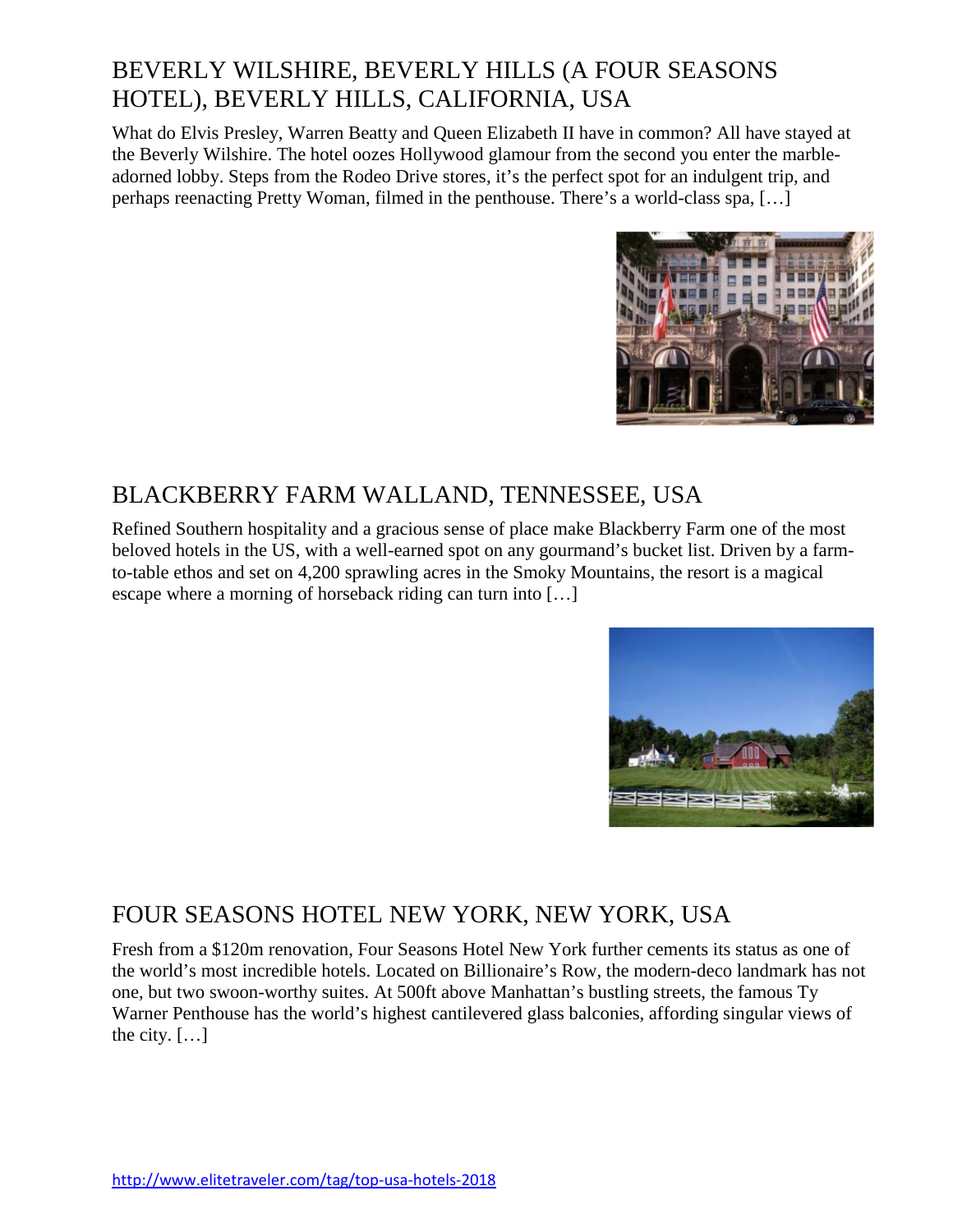

# [FOUR SEASONS RESORT LANAI, LANAI, HAWAII, USA](http://www.elitetraveler.com/top-100-hotels/four-seasons-resort-lanai-lanai-hawaii-usa)

Larry Ellison spared no expense (and we mean the fifth-richest-man-in-the-world's version of no expense) in his quest to turn Lanai into one of the world's most luxurious destinations. Lanai is an unspoiled, uncrowded Hawaiian island with not one, but two Four Seasons properties — the Lodge opened at the end of 2017. The resort feels distinctly Hawaiian, with perfectly framed […]



# [HOTEL BEL-AIR LOS ANGELES, CALIFORNIA, USA](http://www.elitetraveler.com/top-100-hotels/hotel-bel-air-los-angeles-california-usa)

A Hollywood icon since 1946, Hotel Bel-Air is an oasis in the busy, loud town. Twelve acres of landscaped gardens in the Los Angeles canyons make the property feel more like a secluded resort than a city hotel and create a sense of absolute privacy (perhaps why it is so beloved by A-listers both Grace Kelly and Marilyn Monroe […]



# [INN AT LITTLE WASHINGTON, WASHINGTON, VA, USA](http://www.elitetraveler.com/top-100-hotels/inn-little-washington-washington-va-usa)

Celebrating its 40th anniversary this year, the Inn at Little Washington is a culinary institution positioned just 67 miles west of the US capital. Run by chef/proprietor Patrick O'Connell, this

<http://www.elitetraveler.com/tag/top-usa-hotels-2018>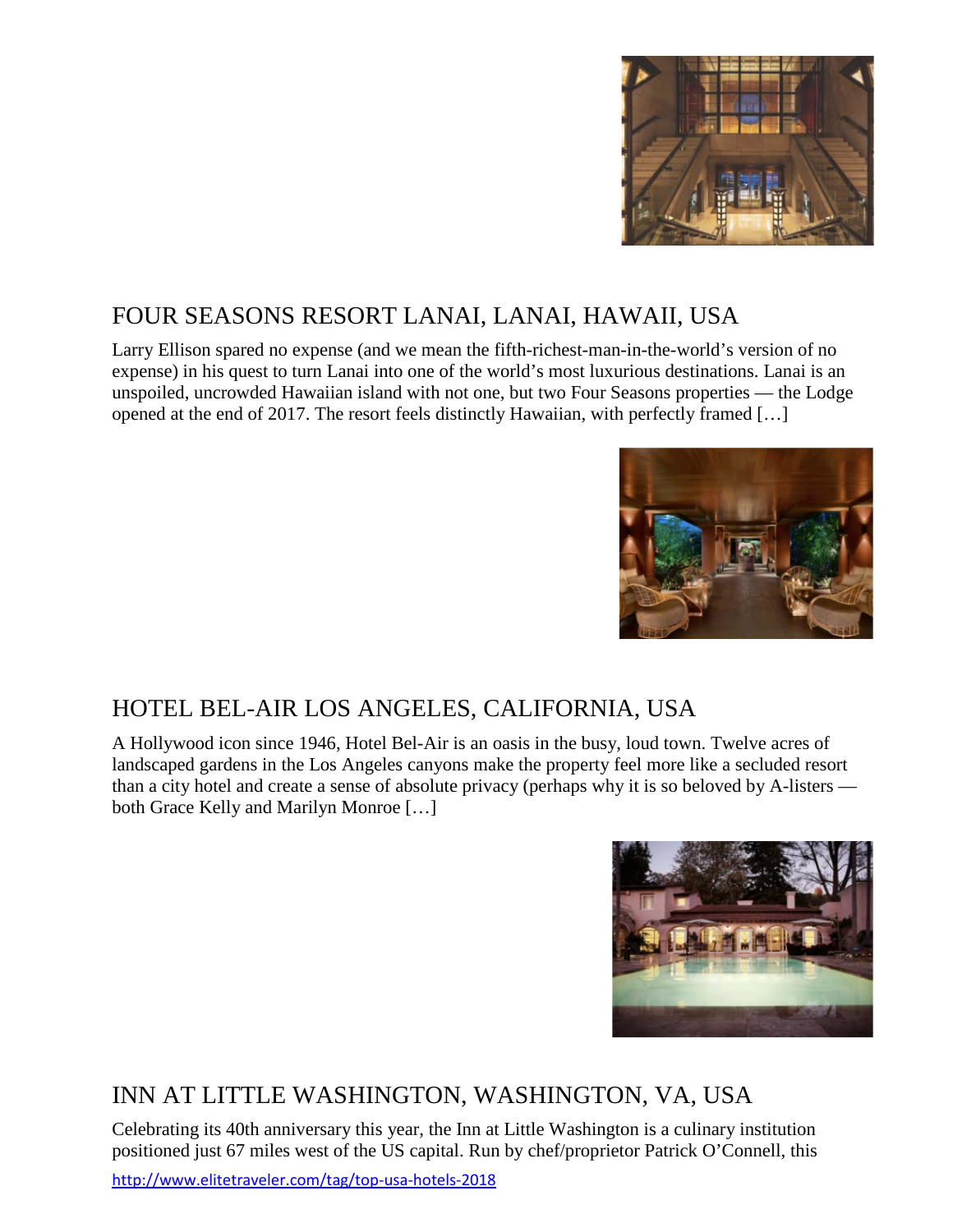property is a serene oasis overlooked by the Blue Ridge Mountains. Enjoy breakfast while watching deer graze, get cozy by the fire in the main house and ensure you are […]



#### [MANDARIN ORIENTAL, LAS VEGAS, NEVADA, USA](http://www.elitetraveler.com/top-100-hotels/mandarin-oriental-las-vegas-nevada-usa)

This beautifully designed hotel offers a welcome respite from the hubbub of the famous Strip despite being right in the middle of it. The Mandarin Oriental, Las Vegas is casino-free, so it can really embrace the luxurious serenity the brand is known for. All the rooms feature Orient-inspired decor, and the downstairs lobby's beautiful Chinese artworks are fit for […]



#### [MANDARIN ORIENTAL, NEW YORK, NEW YORK, USA](http://www.elitetraveler.com/top-100-hotels/mandarin-oriental-new-york-new-york-usa)

Offering a bird's-eye view of the city that never sleeps, the Mandarin Oriental, New York is located in Manhattan's Time Warner Center, just steps from the southern tip of Central Park. Be sure to book the Suite 5000 (as seen in our Top 100 Suites list) — it's not offered on the hotel's website and is the top choice for […]

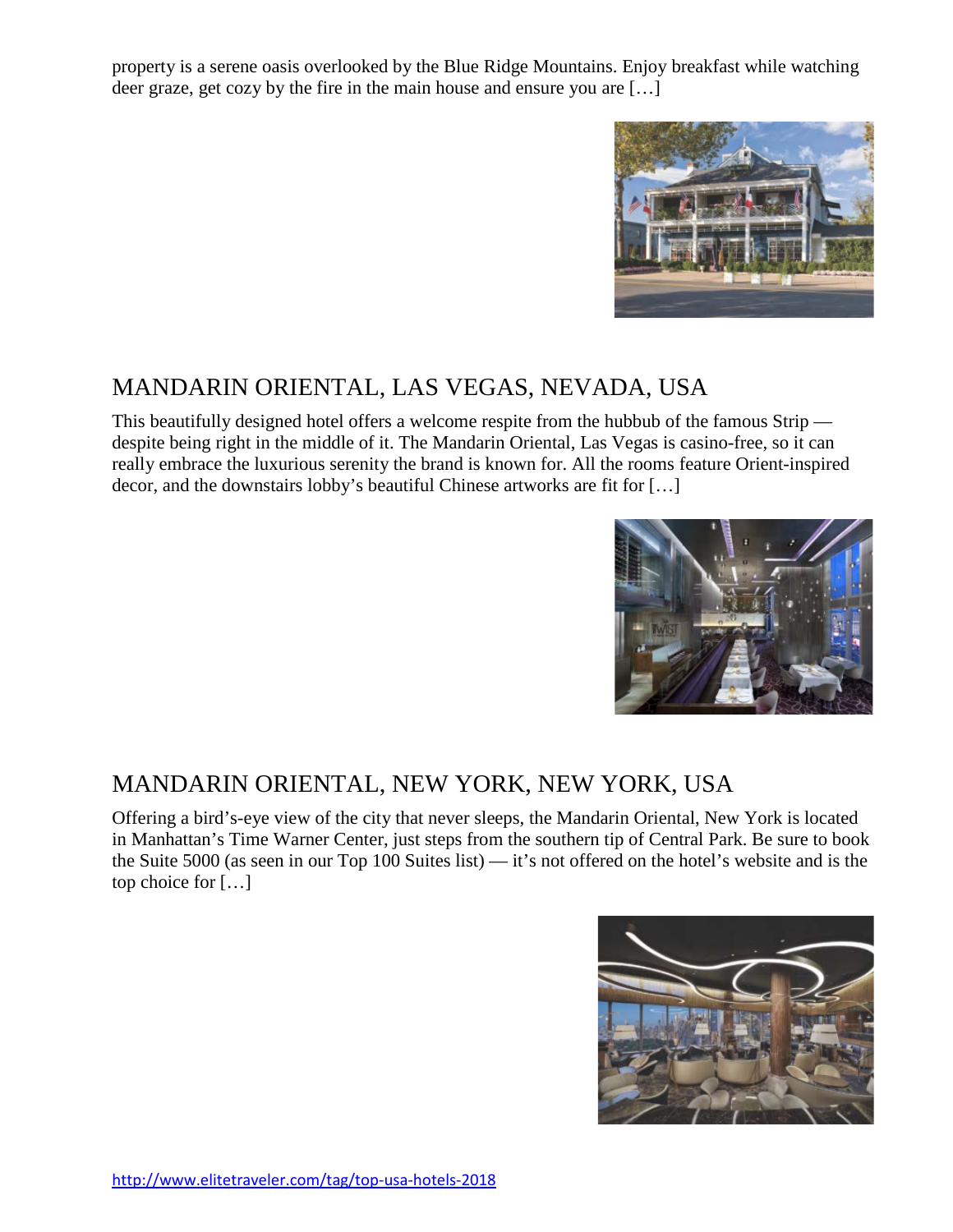# [MEADOWOOD NAPA VALLEY, ST HELENA, CALIFORNIA, USA](http://www.elitetraveler.com/top-100-hotels/meadowood-napa-valley-st-helena-california-usa)

For a luxury wine-country getaway, look no further than Meadowood. Situated just off Napa's Silverado Trail, the resort is hidden away in the woods on a private 250-acre estate. Offering hundreds of legendary wines, outstanding winery tours and daily tastings, fine wine is an integral part of life here. The three-Michelin-starred restaurant, The Restaurant at Meadowood, has a delectable menu […]



#### [PARK HYATT NEW YORK,](http://www.elitetraveler.com/top-100-hotels/park-hyatt-new-york-new-york-usa) NEW YORK, USA

If the bustling, buzzing energy of the city has you in need of some downtime and respite, head to the 25th floor of this luxury midtown hotel where you'll find an expansive pool with incredible views of the city and the welcoming sanctuary of the Spa Nalai. Immerse yourself in the hydrotherapy area here before indulging in a Fire & […]



# [PENINSULA CHICAGO, CHICAGO, ILLINOIS, USA](http://www.elitetraveler.com/top-100-hotels/peninsula-chicago-chicago-illinois-usa)

The Midwestern US is known for its warm hospitality, and the Hong Kong–based Peninsula chain prides itself on its tradition of thoughtful service, so guests here want for nothing. The Peninsula Chicago is in a prime position in one of Chicago's famed high-rises, Water Tower Park, and overlooks the Magnificent Mile. Stay in the expansive three-bedroom Peninsula Suite to enjoy […]

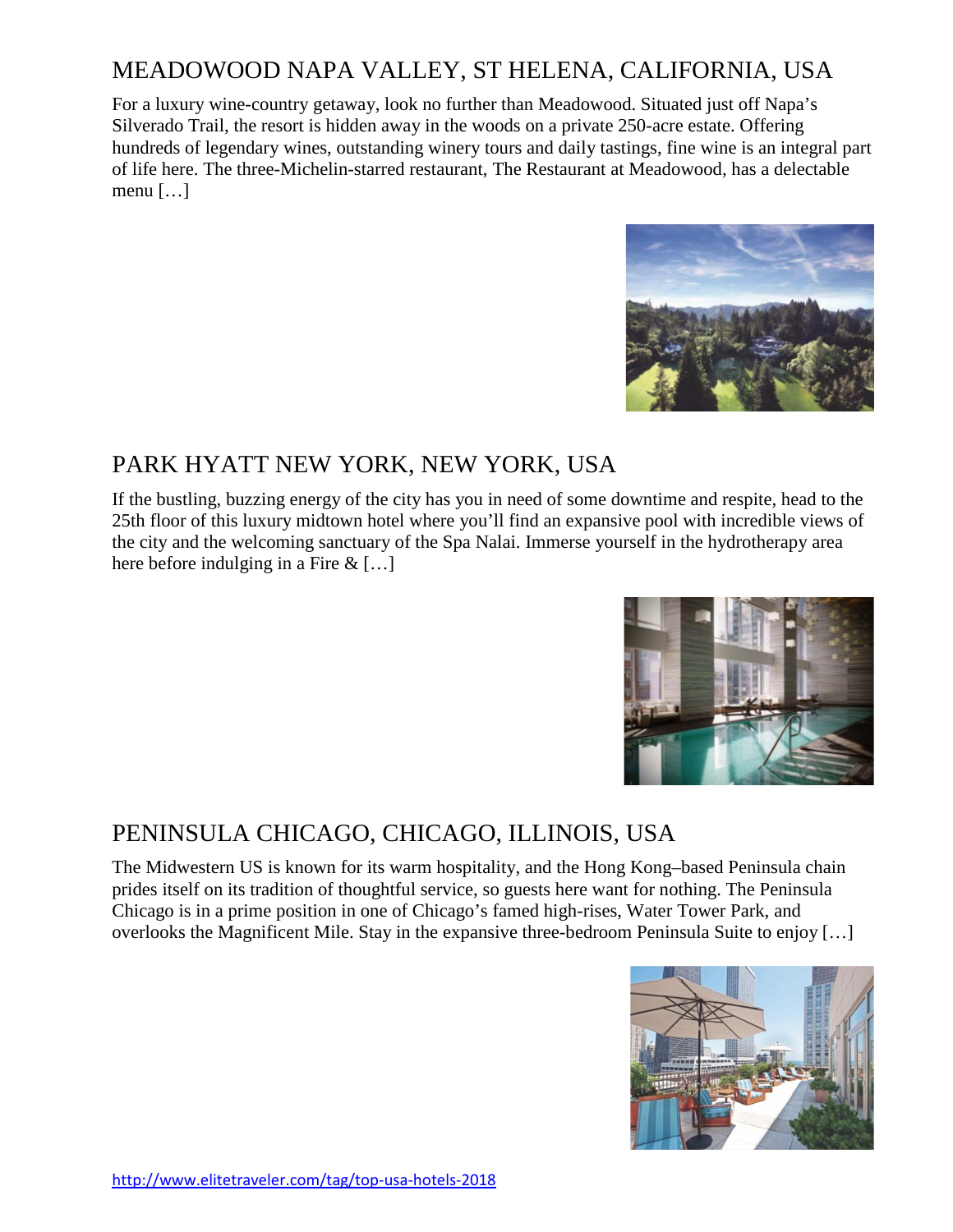# [PENINSULA NEW YORK, NEW YORK, USA](http://www.elitetraveler.com/top-100-hotels/peninsula-new-york-new-york-usa)

Located on one of the world's most expensive streets, the Peninsula New York calls to shopaholics as there's a whole host of flagship stores nearby, including De Beers, Fendi, Armani and Prada. The hotel itself is housed in a 1905 Landmark building and started life as The Gotham Hotel. The Peninsula pays homage to its roots with the sophisticated Gotham […]



# [POST RANCH INN BIG SUR, CALIFORNIA, USA](http://www.elitetraveler.com/top-100-hotels/post-ranch-inn-big-sur-california-usa)

With an unbelievable location on top of a mountain ridge overlooking the Pacific Ocean, the Post Ranch Inn revels in its natural surroundings, and the suite known as the Cliff House — a freestanding structure with a deck suspended over the cliffs, 1,200ft above the ocean — is especially dramatic. Explore the beauty of Post Ranch with a guided nature […]



# [THE LITTLE NELL, ASPEN, COLORADO, USA](http://www.elitetraveler.com/top-100-hotels/little-nell-aspen-colorado-usa)

The only five-star hotel in Aspen, The Little Nell is also the only resort with ski-in and ski-out access to Aspen Mountain. The hotel is an art lover's dream, housing a number of original works from internationally recognized artists like Michelle Grabner, Paula Crown and Theaster Gates. Of course, the skiing is excellent, with untracked powder runs, and the facilities […]

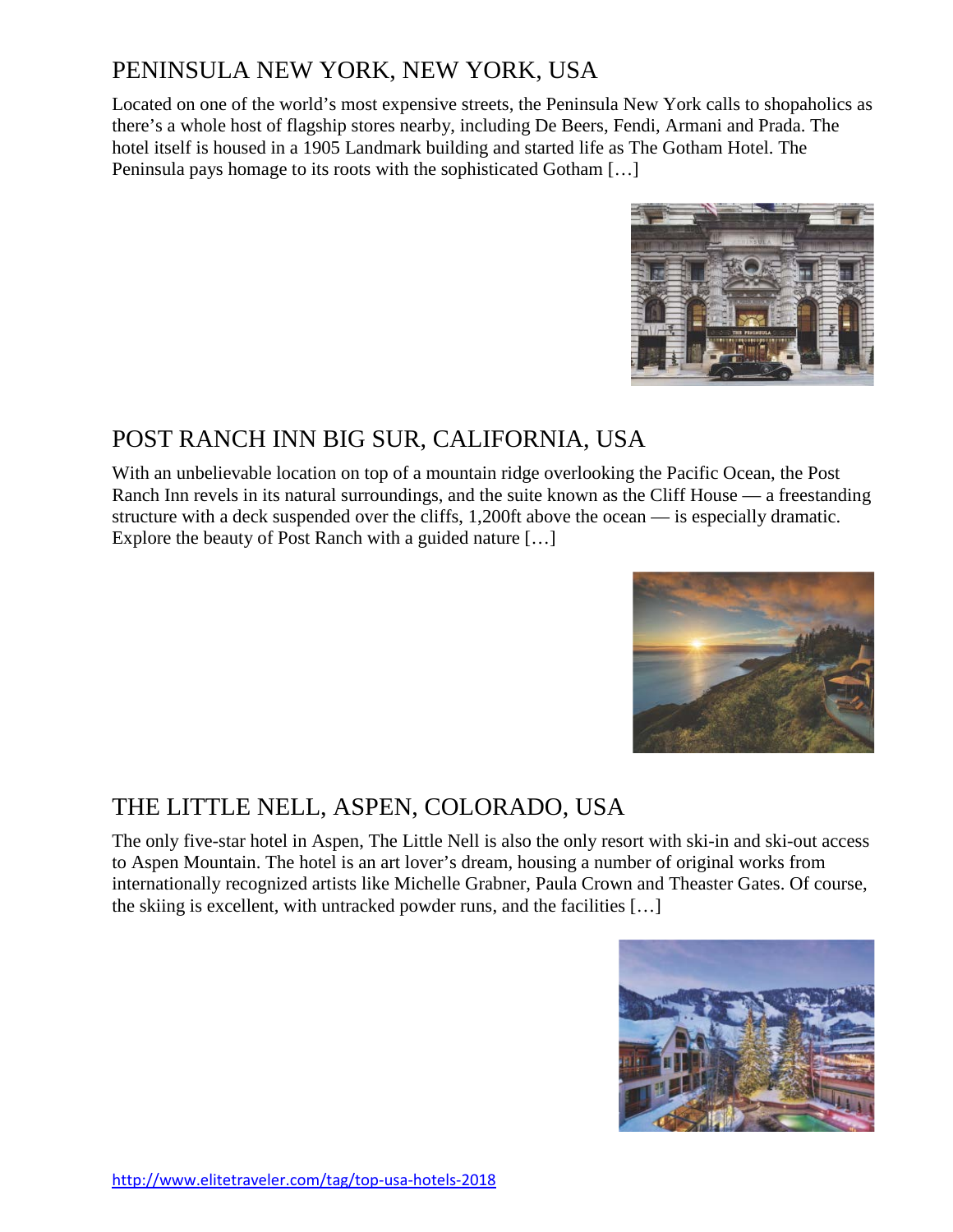# [THE PLAZA NEW YORK, NEW YORK, USA](http://www.elitetraveler.com/top-100-hotels/plaza-new-york-new-york-usa)

The majestic Plaza has epitomized New York luxury for decades, with its Beaux-Arts facade and opulent interiors featuring in a number of films and books. The pinnacle of its sumptuous Louis XV– style accommodations is the Royal Suite, which features a grand piano and a library personally curated by Prosper Assouline. For pampering and wellness, the hotel offers a Guerlain Spa, […]



#### [THE POINT SARANAC LAKE, NEW YORK, USA](http://www.elitetraveler.com/top-100-hotels/point-saranac-lake-new-york-usa)

At The Point, you can vacation like a Rockefeller (it was built as William Avery Rockefeller's great camp). The Relais & Chateaux property has just 11 bedrooms on its sprawling grounds, ensuring an intimate escape. Respecting the great-camp era, meals are taken communally in the Great Hall (Wednesdays and Saturdays are black-tie), and days are packed with seasonal activities such […]



#### [THE ST. REGIS NEW YORK, NEW YORK,](http://www.elitetraveler.com/top-100-hotels/st-regis-new-york-new-york-usa) USA

This landmark hotel needs no introduction — founded over a century ago by American real estate mogul and businessman John Jacob Astor IV, it's set in the heart of midtown Manhattan and within walking distance to Fifth Avenue. Or, if you don't feel like walking, the hotel's fleet of Bentleys will take you to your destination. The hotel exudes Gilded […]